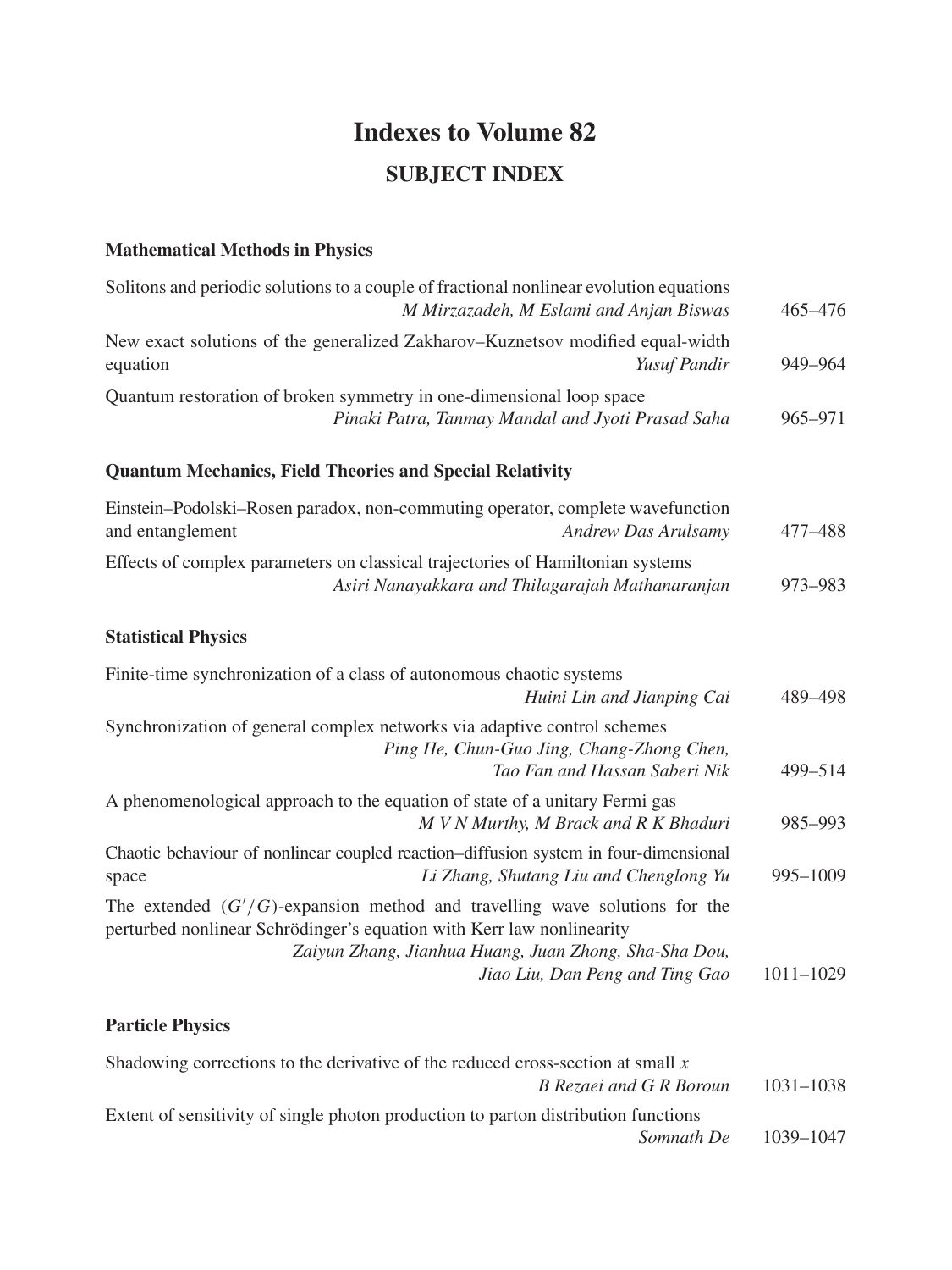# **Nuclear Physics**

| Impact of density-dependent symmetry energy and Coulomb interactions on the                                |                                                                                                                                     |                     |
|------------------------------------------------------------------------------------------------------------|-------------------------------------------------------------------------------------------------------------------------------------|---------------------|
| evolution of intermediate mass fragments                                                                   | Karan Singh Vinayak                                                                                                                 |                     |
|                                                                                                            | and Suneel Kumar                                                                                                                    | 515-527             |
| Keynote address: One hundred years of nuclear physics - Progress and prospects                             |                                                                                                                                     |                     |
|                                                                                                            |                                                                                                                                     | S Kailas<br>619-624 |
| S-matrix approach to the equation of state of dilute nuclear matter                                        |                                                                                                                                     | $JNDe$ ,            |
|                                                                                                            | S K Samaddar and B K Agrawal                                                                                                        | 625-635             |
| The effect of nonlinearity in relativistic nucleon-nucleon potential                                       | B B Sahu,                                                                                                                           |                     |
|                                                                                                            | S K Singh, M Bhuyan and S K Patra                                                                                                   | 637-647             |
| Investigation of exotic modes of spinning nuclei near <sup>90</sup> Zr                                     | R Palit and S Saha                                                                                                                  | 649-658             |
| Deformed configurations, band structures and spectroscopic properties of $N = 50$<br>Ge and Se nuclei      | S K Ghorui and C R Praharaj                                                                                                         | 659-669             |
| Fission dynamics of hot nuclei                                                                             | Santanu Pal and Jhilam Sadhukhan                                                                                                    | 671-682             |
| Probing of complete and incomplete fusion dynamics in heavy-ion collision                                  | D Singh, Rahbar Ali, M Afzal Ansari, B S Tomar,<br>M H Rashid, R Guin, S K Das, R Kumar, R P Singh,<br>S Muralithar and R K Bhowmik | 683-696             |
| Cluster knockout reactions                                                                                 | Arun K Jain and B N Joshi                                                                                                           | 697-704             |
| Decay of heavy and superheavy nuclei                                                                       | <b>K</b> P Santhosh                                                                                                                 | 705-715             |
| Comprehensive decay law for emission of charged particles and exotic cluster                               |                                                                                                                                     |                     |
|                                                                                                            | <b>Basudeb Sahu</b>                                                                                                                 | 717-725             |
| The effect of nuclear structure in the emission of reaction products in heavy-ion<br>reactions             | Samir Kundu                                                                                                                         | 727-741             |
| Lie algebra symmetries and quantum phase transitions in nuclei                                             | V K B Kota                                                                                                                          | 743-755             |
| Deformed shell model studies of spectroscopic properties of <sup>64</sup> Zn and <sup>64</sup> Ni and the  |                                                                                                                                     |                     |
| positron double beta decay of <sup>64</sup> Zn                                                             | R Sahu and V K B Kota                                                                                                               | 757-767             |
| Nuclear structure at high spin using multidetector gamma array and ancillary                               |                                                                                                                                     |                     |
| detectors                                                                                                  | S Muralithar                                                                                                                        | 769-778             |
| Evolution of giant dipole resonance width at low temperatures - New perspectives                           |                                                                                                                                     |                     |
|                                                                                                            | S Mukhopadhyay                                                                                                                      | 779-787             |
| Double folding model analysis of elastic scattering of halo nucleus <sup>11</sup> Be from <sup>64</sup> Zn | M Hemalatha                                                                                                                         | 789-795             |
| Neutron star in the presence of strong magnetic field                                                      | K K Mohanta, R Mallick,                                                                                                             |                     |
|                                                                                                            | N R Panda, L P Singh and P K Sahu                                                                                                   | 797-807             |
| Effective interaction: From nuclear reactions to neutron stars                                             |                                                                                                                                     | D N Basu<br>809-822 |
| Probing the density content of the nuclear symmetry energy                                                 | <b>B</b> K Agrawal,<br>J N De and S K Samaddar                                                                                      | 823-830             |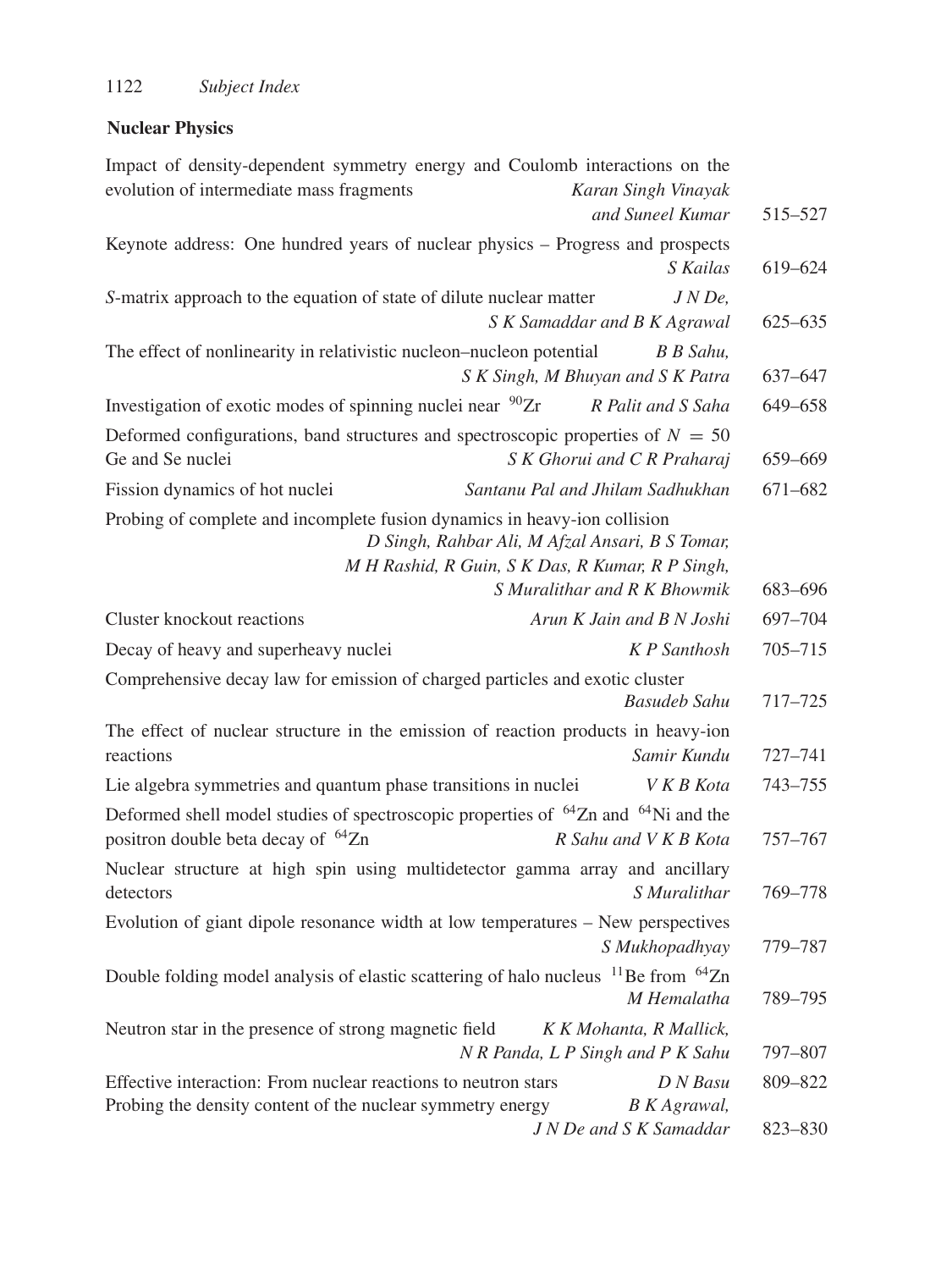| Subject Index | 1123 |
|---------------|------|
|---------------|------|

| Massive neutron stars and their implications<br>Accuracy of simple folding model in the calculation of the direct part of real $\alpha - \alpha$ | T K Jha and Keshab C Panda                       | 831-839 |  |  |  |
|--------------------------------------------------------------------------------------------------------------------------------------------------|--------------------------------------------------|---------|--|--|--|
| interaction potential                                                                                                                            | Keshab C Panda, Binod C Sahu and Jhasaketan Bhoi | 841-849 |  |  |  |
| A pilgrimage through superheavy valley                                                                                                           | M Bhuyan and S K Patra                           | 851-858 |  |  |  |
| Nucleon–nucleon scattering in the light of supersymmetric quantum mechanics                                                                      | J Bhoi, U Laha and K C Panda                     | 859-865 |  |  |  |
| Unified approach to alpha decay calculations<br>C S Shastry, S Mahadevan<br>and K Aditya                                                         |                                                  |         |  |  |  |
| Classical simulations of heavy-ion fusion reactions and weakly-bound projectile<br>breakup reactions                                             | S S Godre                                        | 879–891 |  |  |  |
| Transverse momentum spectra of the produced hadrons at SPS energy and a random<br>walk model                                                     | <b>Bedangadas Mohanty</b>                        | 893-905 |  |  |  |
| Nuclear multifragmentation: Basic concepts                                                                                                       | G Chaudhuri, S Mallik<br>and S Das Gupta         | 907-917 |  |  |  |
| Dynamics of light, intermediate, heavy and superheavy nuclear systems formed in<br>heavy-ion collisions                                          | Manoj K Sharma and Gurvinder Kaur                | 919-930 |  |  |  |
| Evidences for magicity in superdeformed shapes<br>Suresh Kumar                                                                                   |                                                  |         |  |  |  |
| Summary of the National Conference on Nuclear Physics 2013                                                                                       |                                                  |         |  |  |  |
|                                                                                                                                                  | Suresh Kumar Patra                               | 943-944 |  |  |  |

## **Electromagnetism, Optics, Acoustics, Heat Transfer, Classical Mechanics and Fluid Dynamics**

| Imaging unsteady three-dimensional transport phenomena                                                                                                                            | K Muralidhar       | $3 - 14$  |
|-----------------------------------------------------------------------------------------------------------------------------------------------------------------------------------|--------------------|-----------|
| High-power Yb-doped continuous-wave and pulsed fibre lasers                                                                                                                       | B N Upadhyaya      | $15 - 27$ |
| Development of coherent tunable source in 2–16 $\mu$ m region using nonlinear<br>frequency mixing processes                                                                       | Udit Chatteriee    | $29 - 38$ |
| Optical fibre probes in the measurement of scattered light: Application for sensing<br>turbidity                                                                                  | M R Shenov         | $39 - 48$ |
| High-pressure continuously tunable $CO2$ lasers and molecular laser isotope<br>E Ronander, H J Strydom and L R Botha<br>separation                                                |                    | $49 - 58$ |
| Subwavelength propagation and localization of light using surface plasmons: A brief<br>G V Pavan Kumar, Danveer Singh,<br>perspective<br>Partha Pratim Patra and Arindam Dasgupta |                    | $59 - 70$ |
| Compact, common path quantitative phase microscopic techniques for imaging cell<br>A Anand, P Vora, S Mahajan, V Trivedi,<br>dynamics                                             |                    |           |
| V Chhaniwal, A Singh, R Leitgeb and B Javidi<br>Attosecond-correlated dynamics of two electrons in argon                                                                          | V Sharma, N Camus, | $71 - 78$ |
| B Fischer, M Kremer, A Rudenko, B Bergues, M Kuebel,<br>N G Johnson, M F Kling, T Pfeifer, J Ullrich and R Moshammer                                                              |                    | 79–85     |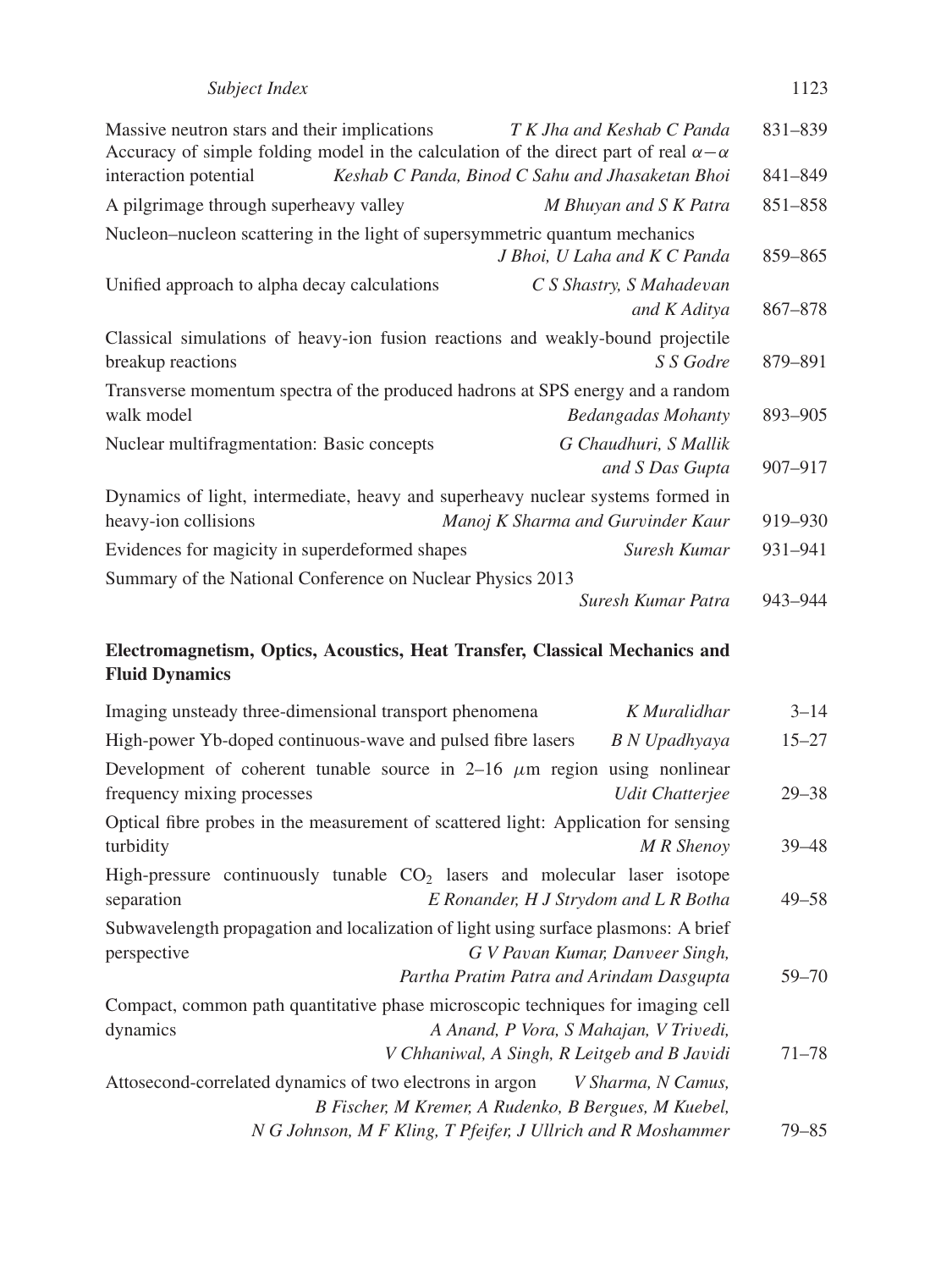| Progress in sub-femtosecond control of electron localization in molecules<br>Kamal P Singh                                                                                                                                                                     | $87 - 95$   |
|----------------------------------------------------------------------------------------------------------------------------------------------------------------------------------------------------------------------------------------------------------------|-------------|
| Ultrashort laser pulse–matter interaction: Implications for high energy materials<br>S Venugopal Rao                                                                                                                                                           | $97 - 109$  |
| Probing strong field ionization of solids with a Thomson parabola spectrometer<br>Malay Dalui, T Madhu Trivikram, Ram Gopal and M Krishnamurthy                                                                                                                | $111 - 120$ |
| Feedback-controlled electro-kinetic traps for single-molecule spectroscopy<br>Manoj Kumbakhar, Dirk Hähnel, Ingo Gregor and Jörg Enderlein                                                                                                                     | $121 - 134$ |
| Laser applications in nuclear power plants<br>D N Sanyal                                                                                                                                                                                                       | $135 - 141$ |
| Erbium–ytterbium fibre laser emitting more than 13 W of power in 1.55 $\mu$ m region<br>Srikanth Gurram, Antony Kuruvilla, Rajpal Singh,<br>Blacius Ekka, B N Upadhyay, K S Bindra and S M Oak                                                                 | $143 - 146$ |
| Benefits of cryogenic cooling on the operation of a pulsed $CO2$ laser                                                                                                                                                                                         |             |
| <b>Utpal Nundy</b>                                                                                                                                                                                                                                             | $147 - 152$ |
| Enhanced performance of a repetitively pulsed 130 mJ KrF laser with improved<br>pre-ionization parameters<br>N S Benerji, A Singh, N Varshnay<br>and Bijendra Singh                                                                                            | $153 - 157$ |
| Measurement of the figure of merit of indigenously developed Nd-doped phosphate<br>laser glass rods for use in high power lasers<br>A P Kulkarni, S Jain,<br>M P Kamath, A S Joshi, P A Naik, P D Gupta, K Annapurna,<br>A K Mandal, B Karmakar and R Sen      | $159 - 163$ |
| Design and performance characteristics of a krypton chloride ( $\lambda = 222$ nm) excimer<br>N S Benerji, N Varshnay, A Singh and Bijendra Singh<br>laser                                                                                                     | $165 - 171$ |
| Atomic clocks: A brief history and current status of research in India<br>Poonam Arora, Amrita Awasthi, Vattikonda Bharath, Aishik Acharya,<br>Suchi Yadav, Ashish Agarwal and Amitava Sen Gupta                                                               | $173 - 183$ |
| LOPUT Laser: A novel concept to realize single longitudinal mode laser<br>J George, K S Bindra and S M Oak                                                                                                                                                     | $185 - 190$ |
| Thermal birefringence-compensated linear intracavity frequency doubled Nd:YAG<br>rod laser with 73 ns pulse duration and 160 W green output power<br>S K Sharma,<br>A J Singh, P K Gupta, P Hedaoo, P K Mukhopadhyay,<br>K Ranganathan, K S Bindra and S M Oak | $191 - 195$ |
| Efficient yellow beam generation by intracavity sum frequency mixing in DPSS<br>Nd:YVO <sub>4</sub> laser<br>A J Singh, P K Gupta, S K Sharma, P K Mukhopadhyay,<br>K S Bindra and S M Oak                                                                     | 197-202     |
| Measurement of flow fluctuations in single longitudinal mode pulsed dye laser<br>V S Rawat, N Kawade, G Sridhar, Sunita Singh and L M Gantayet                                                                                                                 | $203 - 210$ |
| Efficient delivery of 60 J pulse energy of long pulse Nd: YAG laser through 200 $\mu$ m<br>core diameter optical fibre<br>Ravindra Singh, Ambar Choubey, R K Jain,<br>S C Vishwakarma, D K Agrawal, Sabir Ali, B N Upadhyaya and S M Oak                       | $211 - 216$ |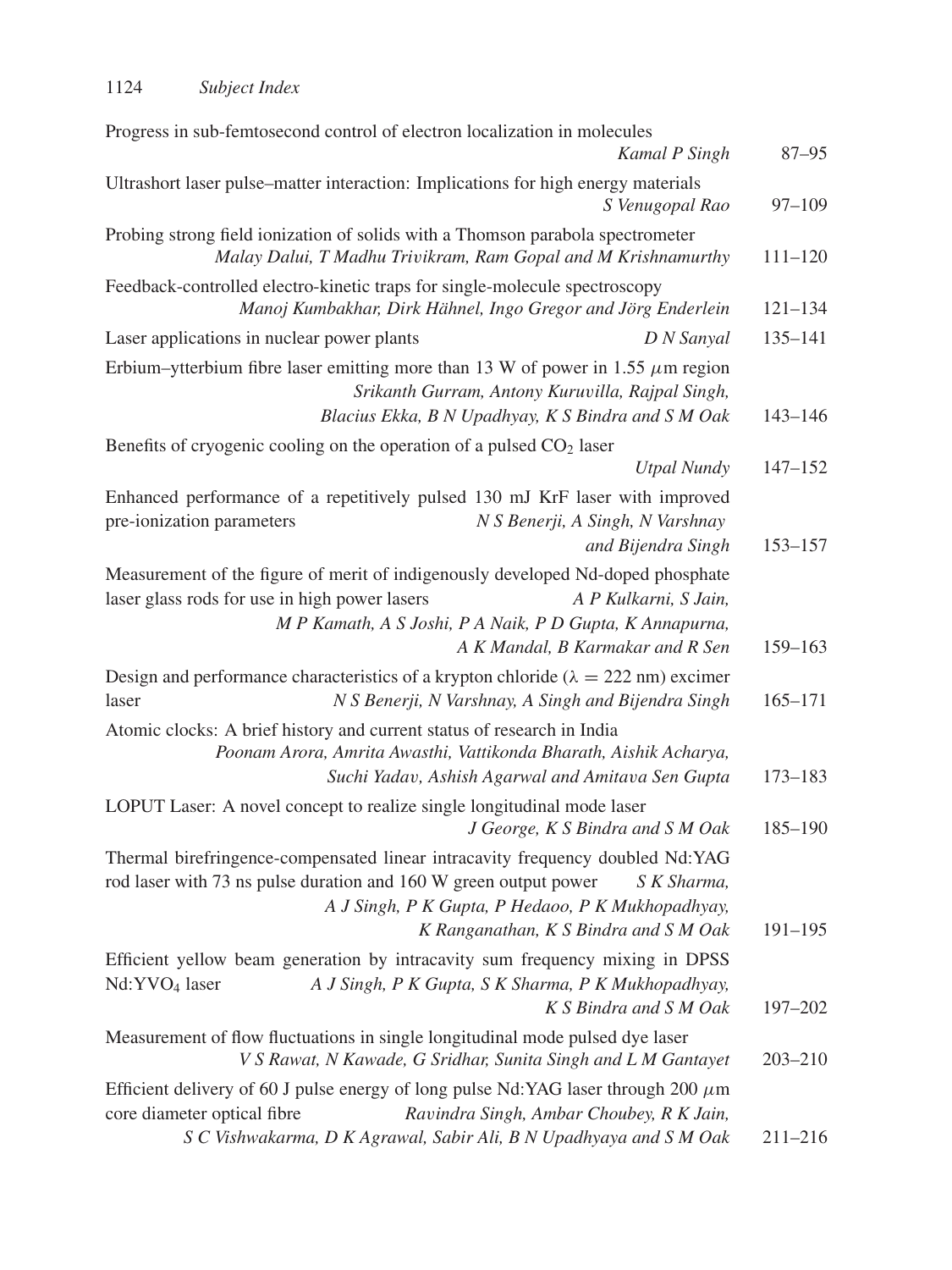| Development of copper bromide laser master oscillator power amplifier system                                                                                                                                                |                    |
|-----------------------------------------------------------------------------------------------------------------------------------------------------------------------------------------------------------------------------|--------------------|
| G N Tiwari, R K Mishra, R Khare and S V Nakhe                                                                                                                                                                               | $217 - 225$        |
| Generation of 2.1 $\mu$ m wavelength from degenerate high gray track resistant<br>potassium titanyl phosphate optical parametric oscillator<br>S Verma, C Mishra,                                                           |                    |
| V Kumar, M Yadav, K C Bahuguna, N S Vasan and S P Gaba                                                                                                                                                                      | $227 - 231$        |
| Multimode laser emission from dye-doped hollow polymer optical fibre<br>C L Linslal, Jaison Peter, S Mathew and M Kailasnath                                                                                                | $233 - 236$        |
| Laser-assisted surface cleaning of metallic components<br>Aniruddha Kumar,<br>R B Bhatt, P G Behere, Mohd Afzal, Arun Kumar,<br>J P Nilaya and D J Biswas                                                                   | $237 - 242$        |
| Versatile laser microfabrication techniques for lab-on-chip devices in general and<br>uranium analysis in particular<br>Asmita Malik, S Sendhil Raja and P K Gupta                                                          | $243 - 248$        |
| Quantum coherent control of the vibrational dynamics of a polyatomic molecule<br>using adaptive feedback control of a femtosecond laser<br>L R Botha,<br>L E De Clercq, A M Smit, N Botha, E Ronander and H J Strydom       | 249-253            |
| Development of tilted fibre Bragg gratings using highly coherent 255 nm radiation<br>O Prakash, J Kumar, R Mahakud, U Kumbhkar,<br>S V Nakhe and S K Dixit                                                                  | $255 - 258$        |
| Reflection mode holographic recording in methylene blue-sensitized polyvinyl<br>alcohol acrylamide films<br>C S Rajesh, R Anjana, S S Sreeroop<br>and C Sudha Kartha                                                        | 259-264            |
| HF-based clad etching of fibre Bragg grating and its utilization in concentration<br>sensing of laser dye in dye-ethanol solution<br>J Kumar, R Mahakud, O Prakash<br>and S K Dixit                                         | $265 - 269$        |
| Spectroscopy and laser characterization of synthesized supramolecular host<br>cucurbit[7]uril using aqueous Rhodamine B dye<br>Deepak R Boraste,<br>Monika Gupta, Ganapati Shankarling, Alok K Ray<br>and Sandip K Nayak    | $271 - 275$        |
| Taming fluorescence yield of dye insensitive to temperature by non-covalent<br>complex with the host CB[7] for aqueous dye lasers<br>Monika Gupta,<br>Krishna K Jagtap, V Sudarsan and Alok K Ray                           | 277-281            |
| Second harmonic generation from corona-poled polymer thin films of Y-shape<br>chromophore with different isolation groups Mukesh P Joshi, S Raj Mohan,<br>Balakrishna Kolli, Sarada P Mishra, Akshaya K Palai, Tapan Kanai, |                    |
| T S Dhami, L M Kukreja and A B Samui<br>Optimization for sinusoidal profiles in surface relief gratings recorded on photoresist<br>Sanjiva Kumar, Amrita Debnath, R B Tokas, K Divakar Rao, D V Udupa<br>and N K Sahoo      | 283-288<br>289-294 |
| Electromagnetically-induced transparency in Doppler-broadened five-level systems<br>Azeem B Mirza and Suneel Singh                                                                                                          | 295-300            |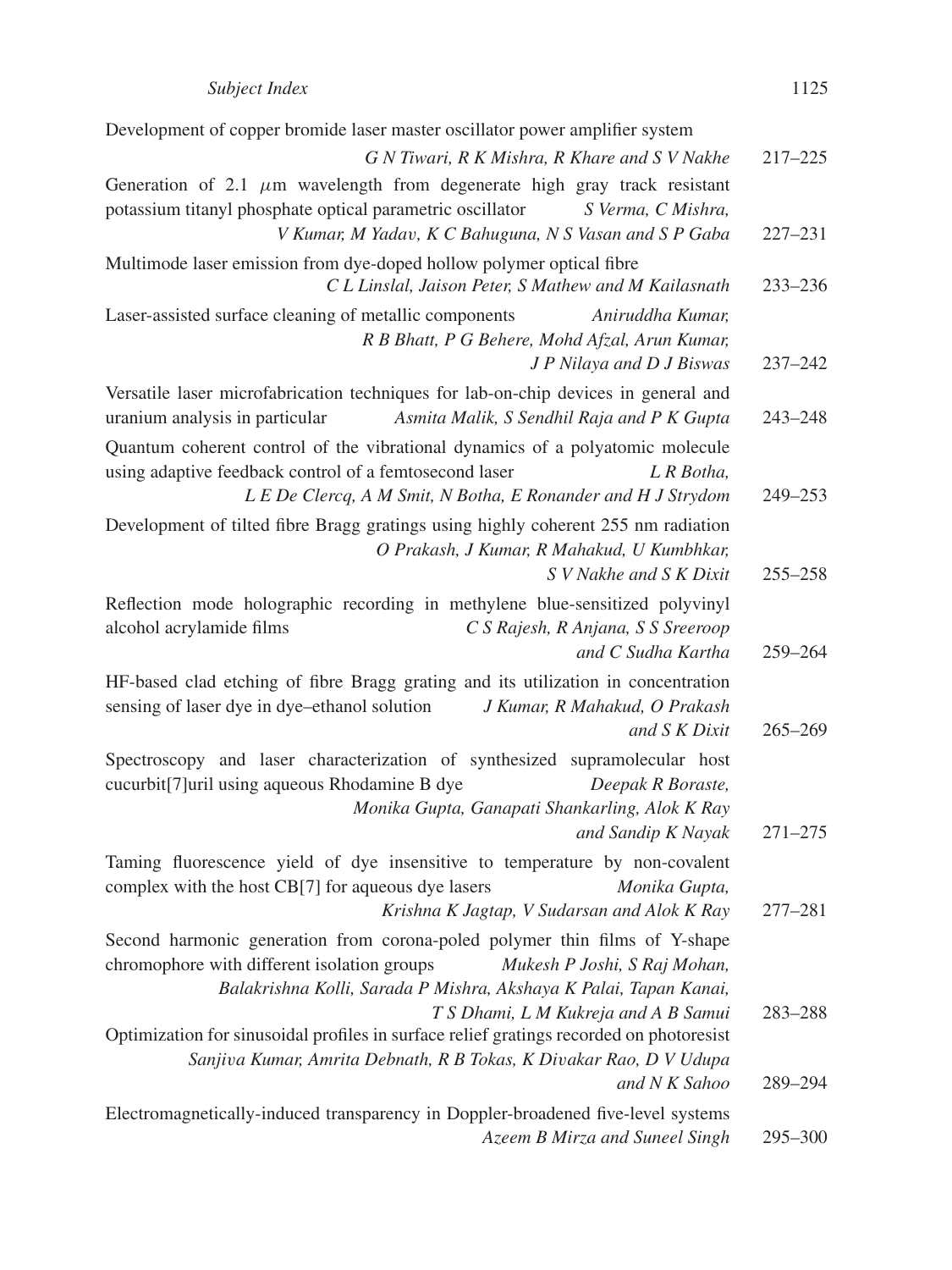| Spectral narrowing of coherent population trapping resonance in laser-cooled and<br>S Pradhan, S Mishra, R Behera, N Kawade<br>room-temperature atomic gas<br>and A K Das                                                                                                   | $301 - 306$ |
|-----------------------------------------------------------------------------------------------------------------------------------------------------------------------------------------------------------------------------------------------------------------------------|-------------|
| Modulational instability of nematic phase<br>T Mithun and K Porsezian                                                                                                                                                                                                       | 307-312     |
| A comparative study on dual colour soft aperture cascaded second-order mode-<br>locking with different nonlinear optical crystals<br>Shyamal Mondal,<br>Satya Pratap Singh, Sourabh Mukhopadhyay, Aditya Date, Kamal Hussain,<br>Shouvik Mukherjee and Prasanta Kumar Datta | 313-319     |
| Picosecond nonlinear optical properties of cuprous oxide with different nano-<br>morphologies<br>P Harshavardhan Reddy, H Sekhar and D Narayana Rao                                                                                                                         | 321-325     |
| Observation of two-photon absorption at UV radiation in ZnS quantum dots<br>Manajit Chattopadhyay, Pathik Kumbhakar<br>and Udit Chatterjee                                                                                                                                  | 327-330     |
| Synthesis of Cu <sub>2</sub> O, CuCl, and Cu <sub>2</sub> OCl <sub>2</sub> nanoparticles by ultrafast laser ablation of<br>copper in liquid media<br>Syed Hamad, G Krishna Podagatlapalli,<br>Surya P Tewari and S Venugopal Rao                                            | 331-337     |
| Impact of higher-order dispersion in the modulational instability spectrum of a<br>relaxing coupled saturable media<br>K Nithyanandan, R Vasantha Jayakantha Raja,<br>T Uthayakumar and K Porsezian                                                                         | 339-345     |
| Laser shock peening of steam turbine blade for enhanced service life<br>R Sundar,<br>B K Pant, Harish Kumar, P Ganesh, D C Nagpure, P Haedoo, Rakesh Kaul,<br>K Ranganathan, K S Bindra, S M Oak and L M Kukreja                                                            | $347 - 351$ |
| Size-independent peak shift between normal and upconversion photoluminescence<br>in MPA-capped CdTe nanoparticles<br>S Ananthakumar, J Jayabalan,<br>Asha Singh, Salahuddin Khan, Subhash Prajapati,<br>S Moorthy Babu and Rama Chari                                       | 353 - 358   |
| Coherent oscillations of holes in $GaAs_{0.86}P_{0.14}/Al_{0.7}Ga_{0.3}As$ surface quantum well<br>Salahuddin Khan, J Jayabalan, Asha Singh, Rama Chari, Suparna Pal,<br>S Porwal, T K Sharma and S M Oak                                                                   | 359-364     |
| Spectral analysis of K-shell X-ray emission of magnesium plasma produced by<br>ultrashort high-intensity laser pulse irradiation<br>V Arora, U Chakravarty,<br>Manoranjan P Singh, J A Chakera, P A Naik and P D Gupta                                                      | 365-371     |
| $CO2$ laser-inscribed low-cost, shortest-period long-period fibre grating in B-Ge<br>co-doped fibre for high-sensitivity strain measurement<br>Smita Chaubey,<br>Sanjay Kher, Jai Kishore and S M Oak                                                                       | 373-377     |
| Linearly polarized intracavity passive Q-switched Yb-doped photonic crystal fibre<br>Usha Chakravarty, Antony Kuruvilla, Rajpal Singh, B N Upadhyay,<br>laser<br>K S Bindra and S M Oak                                                                                     | 379–383     |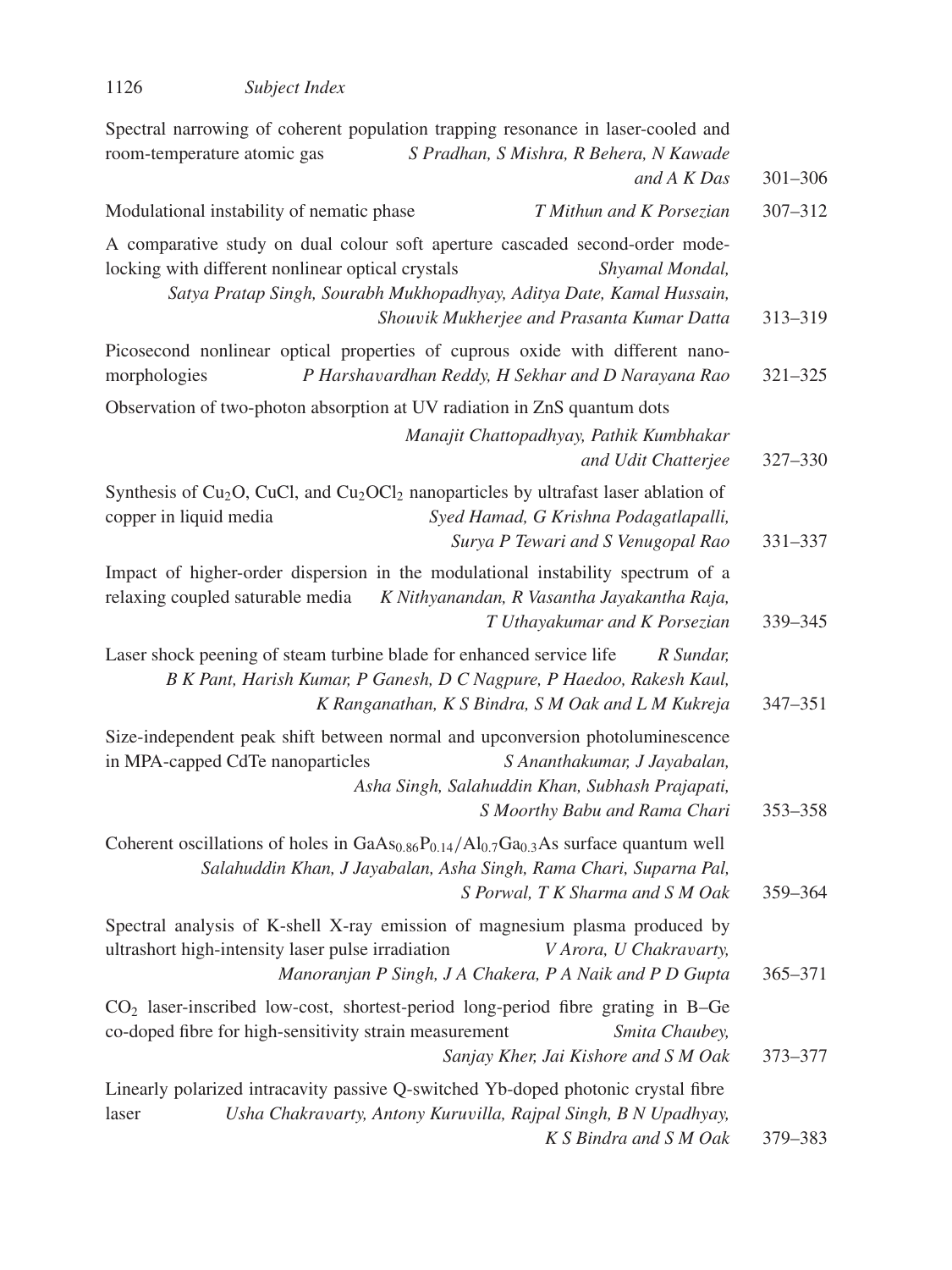| 1127 |
|------|
|      |

| Infrared differential absorption lidar for stand-off detection of chemical agents<br>A K Razdan, S Veerabuthiran, M K Jindal and R K Sharma                                                                                        | 385-389       |
|------------------------------------------------------------------------------------------------------------------------------------------------------------------------------------------------------------------------------------|---------------|
| Deriving aerosol scattering ratio using range-resolved lidar ratio<br>Reji K Dhaman,<br>V Krishnakumar, V P Mahadevan Pillai, M Satyanarayana<br>and K Raghunath                                                                   | $391 - 395$   |
| environmental<br>applications of laser-induced breakdown<br><b>Biomedical</b><br>and<br>V K Unnikrishnan, K S Choudhari, Suresh D Kulkarni,<br>spectroscopy<br>Rajesh Nayak, V B Kartha, C Santhosh and B M Suri                   | 397-401       |
| Measurement of radiative lifetime in atomic samarium using simultaneous detection<br>of laser-induced fluorescence and photoionization signals<br>A C Sahoo, M L Shah,<br>P K Mandal, A K Pulhani, G P Gupta, Vas Dev and B M Suri | $403 - 408$   |
| Upconversion studies in rare earth ions-doped lanthanide materials<br>A K Singh,<br>K Kumar and S B Rai                                                                                                                            | 409-412       |
| Tunable third-harmonic probe for non-degenerate ultrafast pump-probe measurements<br>Asha Singh, Salahuddin Khan, Podili Sivasankaraiah,<br>J Jayabalan and Rama Chari                                                             | 413-417       |
| Optimization of transfer of laser-cooled atom cloud to a quadrupole magnetic trap<br>S P Ram, S K Tiwari, S R Mishra and H S Rawat                                                                                                 | 419-423       |
| Time-dependent micro-Raman scattering studies of polyvinyl alcohol and silver<br>nitrate thin films<br>K Shadak Alee and D Narayana Rao                                                                                            | 425–431       |
| Manipulation of microparticles and red blood cells using optoelectronic tweezers<br>R S Verma, R Dasgupta, N Kumar, S Ahlawat,<br>A Uppal and P K Gupta                                                                            | 433 - 437     |
| Three-dimensional instantaneous velocity field measurement using digital holography<br>Dhananjay Kumar Singh and P K Panigrahi<br>microscope                                                                                       | 439–444       |
| Measurement of copper vapour laser-induced deformation of dielectric-coated mirror<br>surface by Michelson interferometer<br>A Wahid, S Kundu, J S B Singh,<br>A K Singh, A Khattar, S K Maurya, J S Dhumal and K Dasgupta         | 445-449       |
| Step index fibre using laser interferometer<br>A M Hamed                                                                                                                                                                           | 529-536       |
| Growth rate enhancement of free-electron laser by two consecutive wigglers with<br>A Hasanbeigi, A Farhadian and E Khademi Bidhendi<br>axial magnetic field                                                                        | 1049-1060     |
| Switching behaviour of nonlinear Mach-Zehnder interferometer based on photonic<br>crystal geometry<br>Man Mohan Gupta and S Medhekar                                                                                               | $1061 - 1074$ |
| Erratum to: Measurement of copper vapour laser-induced deformation of dielectric-<br>coated mirror surface by Michelson interferometer<br>A Wahid, S Kundu,<br>J S B Singh, A K Singh, A Khattar, S K Maurya,                      |               |
| J S Dhumal and K Dasgupta                                                                                                                                                                                                          | 1119          |